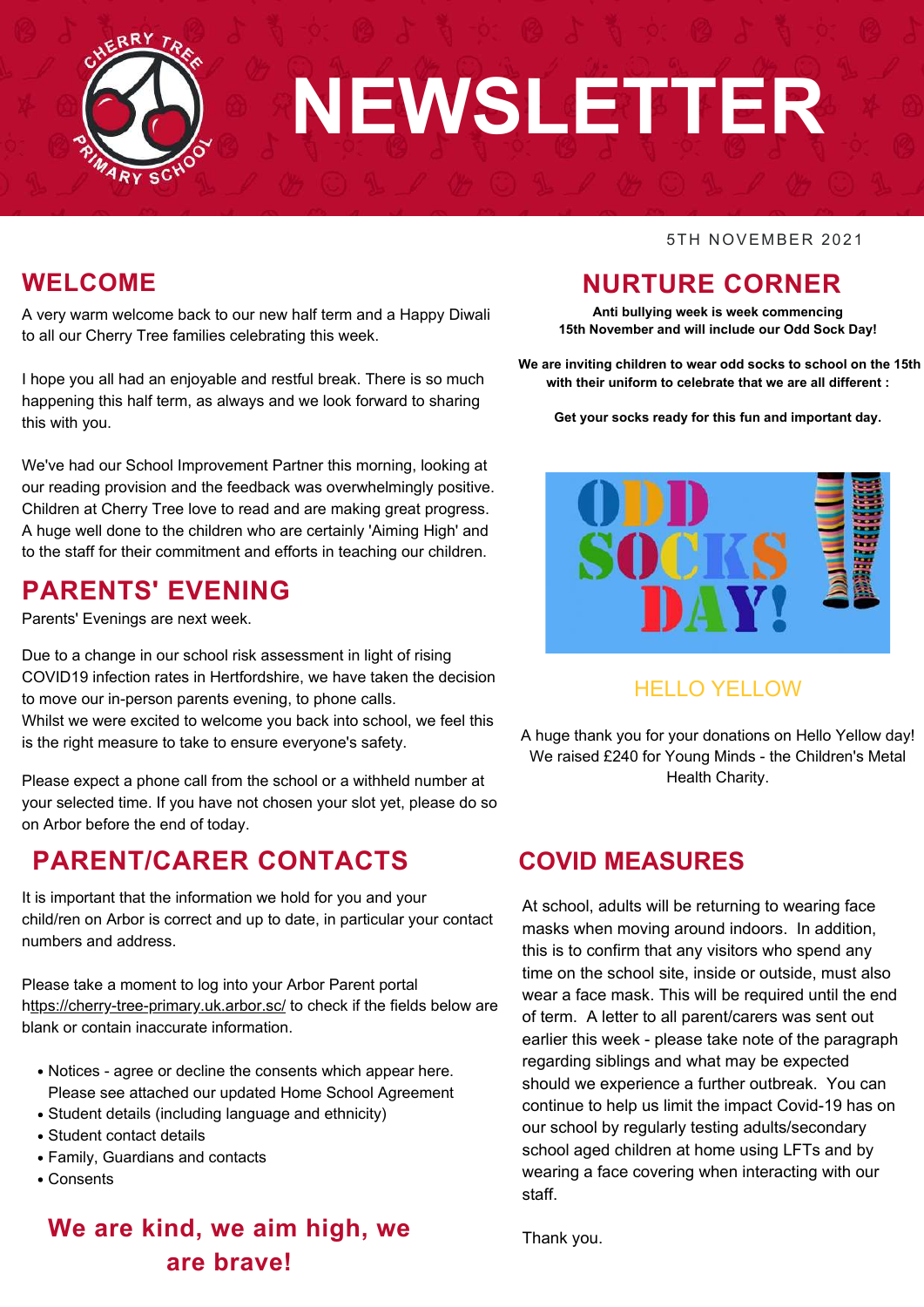## **READING CORNER**

This week, the children in Key Stage 2 had the pleasure of welcoming Andy Griffiths into their classrooms (via Zoom). He shared with them the exciting life of an author and explained how ideas get from inside his head, onto the page and then into the amazing books that we all love and enjoy.

The children were able to ask questions and find out all about how he is inspired, what his favourite books are as well as telling us all about his pet cat!



You are able to buy copies of his latest book at a very special price as detailed in the flyer that was sent out to you on Monday.

This offer does close at the end of today!



This week we have had a very successful Scholastic Book Fair. Thank you to everyone who has supported this event and we hope you enjoy all the new books you chose. It is not too late to buy books on line if you missed out on getting to the fair in person.

We are continuing to make progress with updating our school library and would welcome any offer of help with making or fixing shelves, seating and units to make this a great space for our children to build on their love of reading.

Contact myself through the school office if you can help in any way.

Jane Sibbit LKS2/ Reading leader/ Class teacher Cherry Tree Primary School

.

## **PITCH PERFECT!**

This week our football team had a home match against Beechfield. It was a hard fought game, with lots of thrills and spills. At the final whistle, Cherry Tree won 6-3 with goals from Charlie, Billy, Heath and Ethan. What a team!

Congratulations to our Cherry Tree team on your victory and for showing excellent sportsmanship!

# **RECEPTION PLACES**

#### Nursery parents:

The online system to apply for your child's Reception place is now open. Your child's nursery place does not guarantee a Reception place. Click [here](https://www.hertfordshire.gov.uk/services/schools-and-education/school-admissions/primary-junior-and-middle-schools/primary-junior-and-middle-school-places.aspx) to make an application for September 2022. Please do not hesitate to see Mrs Brown in the School Office if you have any queries or need help completing your application.

#### Prospective parents:

We are currently holding tours of our school for prospective parents applying for Reception and Nursery places. If you know anyone who would like to join our wonderful school please ask them to register for a tour on our website.

## **CHRISTMAS!!**



Friends Christmas cards

Templates should be sent home with your child today, if you wish to purchase, please return the template with payment to the school office by Wednesday 10th November. You may want to complete your own template at home.

## **RESIDENTIAL TRIP YEAR 6**

Please could you ensure you respond to the Microsoft Form about the exciting Year 6 Residential Trip by the end of this weekend if you haven't already.

Thank you!

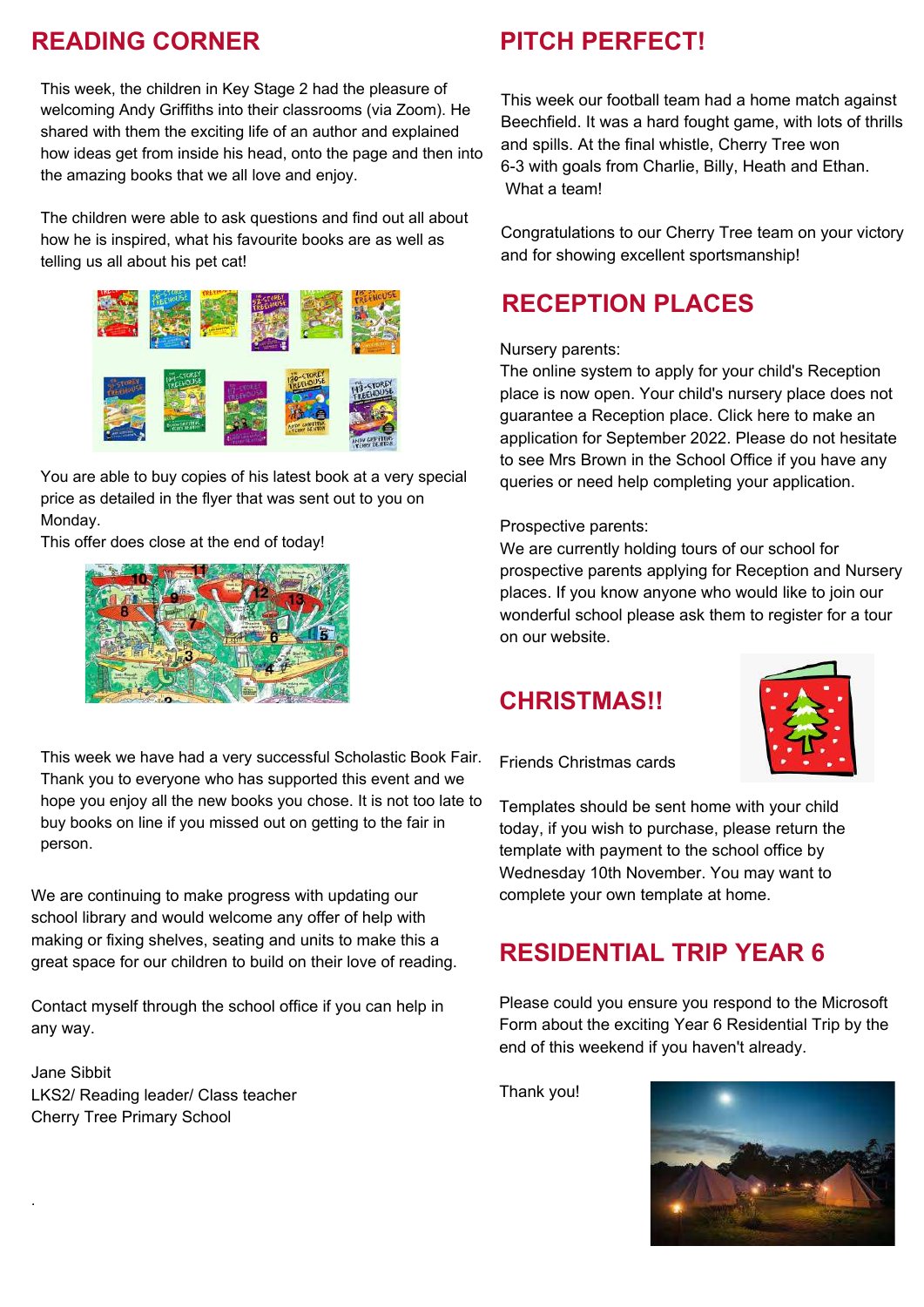# **UPCOMING FRIENDS EVENTS**



Christmas Market - the Friends will be holding a Christmas Market on 10th December. Stalls are available and a flyer with more information was recently sent out.

## **AFTER SCHOOL CLUBS**

Please ensure your children are dropped off to and collected from school on time. If you have registered your child for an after school club (Apex, Super Star Sport etc) please check the date the club starts and finishes and the timings. The club information changes each half term so please pay attention to the information sent to you to avoid your child being uncollected on a day the club isn't running. If, for an unavoidable reason, you are late collecting your child, please contact the School Office immediately so we can update the class teacher and your child.

## **RED & READY MORNING CLUB**

The Apex breakfast clubs are no longer running now that we have opened our brand-new Red & Ready morning club. Sessions are £6. If you need to book your child into the club you can register via your Arbor Parent Portal and choose from daily or half-termly sessions, subject to availability. Click [here](https://www.cherrytree.herts.sch.uk/clubs) for more information and to view the booking guide.

# **YEAR 6 TRANSITION DAY**

On Thursday 14th July 2022 all Year 6 pupils will be invited to visit their new Secondary Schools.

This date is the same for all schools within Hertfordshire.

Please add this date to your diary.



# **TOP CHERRIES AWARDS**

Our Top Cherry Award is an award to celebrate exceptional behaviour, learning or manners. These children really are going above and beyond!

#### Berries

Lola - for being able to retell a story independently Khushi - for trying hard to write her name

Freddie - Acorns - for being brave during transition times

Shai - Conkers - for doing well during transition and being confident at carpet times

Hasan and Husayn - Y1 Birch - for amazing attention and focus during story time and independently exploring books

Charles - Y1 Birch - for super enthusiasm for our castle topic

Luqmaan - Y1 Maple - for amazing attention and focus during story time and independently exploring books

Lilli-Mai - Y1 Maple- for aiming high in Maths.

Olivia - Y2 Cedar - for her fantastic attitude to learning and for trying her best.

Talia - Y3 Sycamore - for writing thoughtfully about the importance of Diwali to Hindus.

Aliki - Y3 Hazel - for being 'Brave' and staying calm after an accident

Azaan - Y3 Hazel- for working really hard on his handwriting

Ammar - Y4 Ash - Well done and keep aiming high!

Lillie & George - Y4 Yew - for trying much harder to make the right choices with their behaviour in class. Well done and keep aiming high!

Abdelmoniem- Y5 Pine - for being extremely polite, and always willing to help and support everybody. He is a pleasure to teach.

Nazeem - 6 Oak - for showing perseverance in all his work. He has been so focused and engaged in his learning this week and it is really showing in is work.

Vlad - 6 Elm - for taking advice on board when checking his writing and making improvements